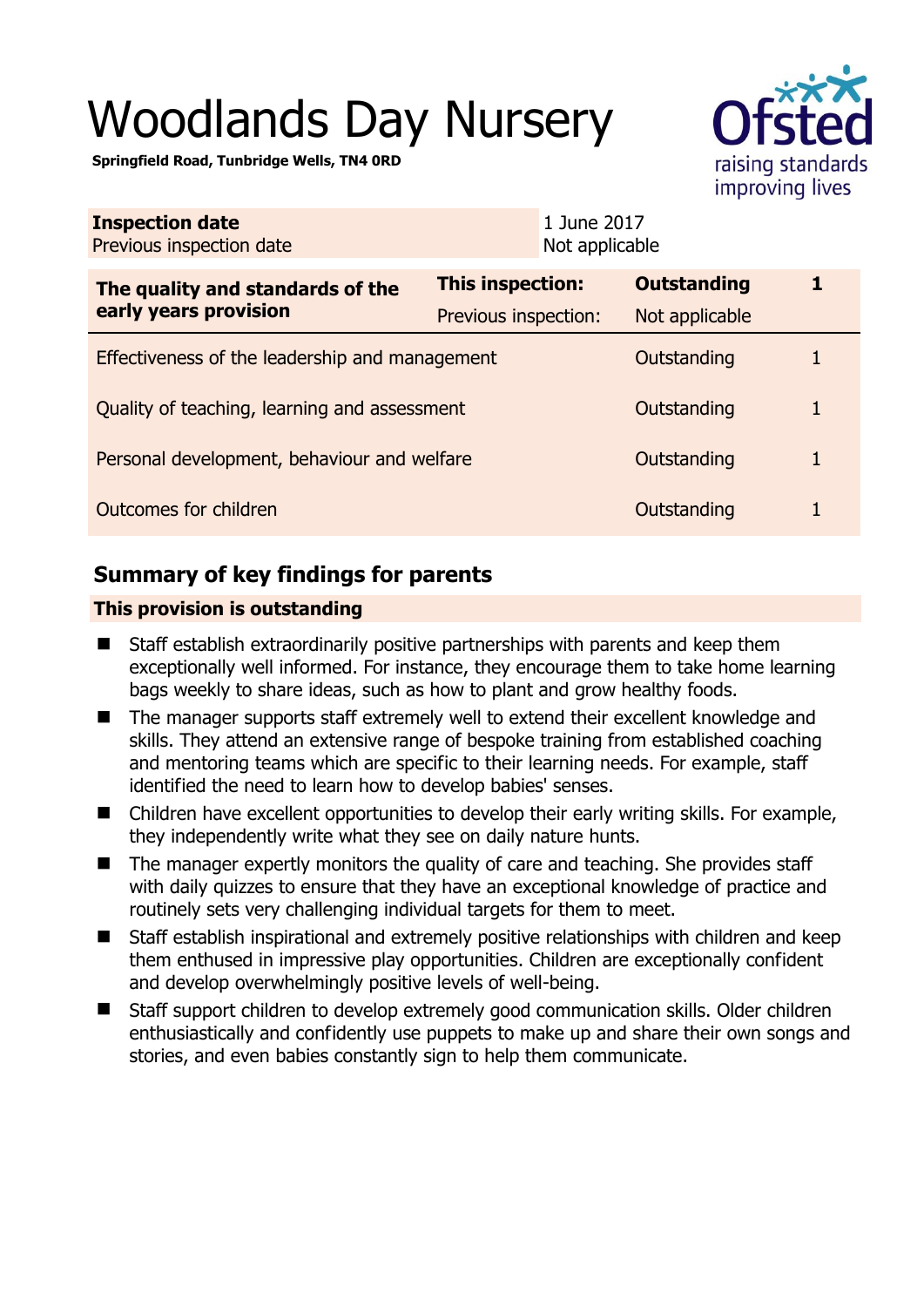## **What the setting needs to do to improve further**

#### **To further improve the quality of the early years provision the provider should:**

 $\blacksquare$  strengthen even more the extremely good opportunities that children already have to explore their interest in and develop their understanding of technology.

#### **Inspection activities**

- $\blacksquare$  The inspector observed staff interacting with children.
- The inspector viewed the indoor and outdoor environments.
- The inspector looked at written documentation, including a sample of the policies and procedures, risk assessments and staff training records.
- The inspector spoke to children, parents and staff and took their views into consideration.
- The inspector carried out a joint observation with the manager and discussed the impact of staff's teaching on children's learning.

### **Inspector**

Kelly Hawkins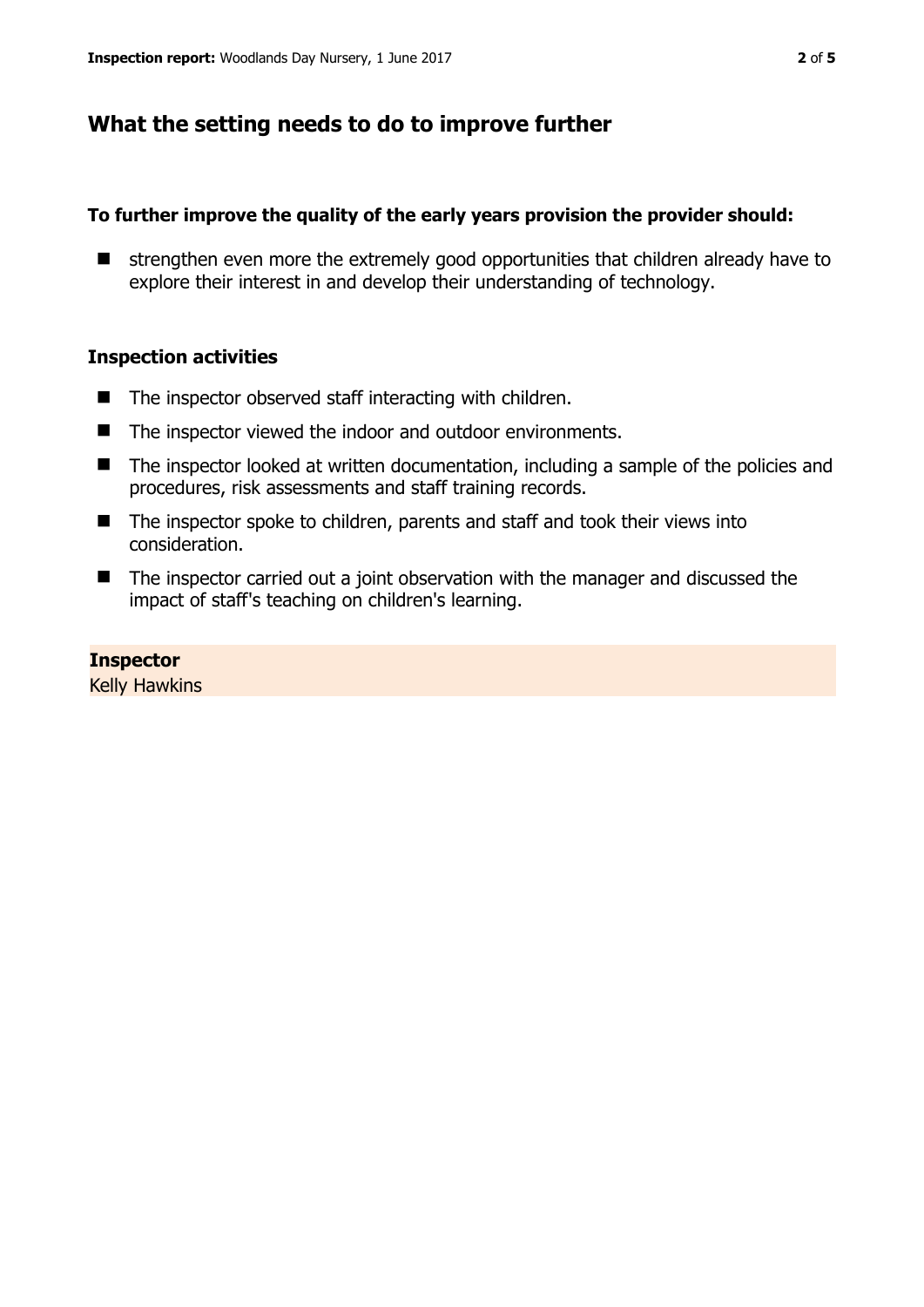# **Inspection findings**

## **Effectiveness of the leadership and management is outstanding**

The manager and staff are highly qualified and experienced. They are extremely proactive to routinely reflect upon their practice. They work outstandingly well as a team to make continuous and highly beneficial improvements. For instance, they observe each other daily as they teach and provide helpful advice to support action plans. They take into careful consideration the children's views, such as having discussion times with the older children at the end of each day to evaluate the day's events together. This helps to keep children enthused in their rich learning experiences. The manager recognises a need to develop children's understanding of technology even further. Safeguarding is effective. The manager and staff have a robust knowledge of the safeguarding policies to follow to help protect children's welfare. They carry out extremely thorough risk assessments and children learn what a potential risk is, for instance, as they talk through hazards with staff when they assess the garden before outdoor play.

### **Quality of teaching, learning and assessment is outstanding**

The manager and staff are exceptionally skilful at tracking and monitoring children's progress. This supports them to rapidly highlight any gaps in development and provide expert support to help children exceed learning expectations. Staff prepare children to manage their next stage of learning exceptionally well. For example, children learn what changes to expect as the pre-school children visit the nursery to share their experiences. Staff are highly enthusiastic to extend children's learning in extremely interesting ways. For instance, children who are excited by a song about animals go on to learn about different types of animals. They learn about animals that live in the sea and on the land, and staff place toy animals in green and brown water to represent grass and mud.

### **Personal development, behaviour and welfare are outstanding**

Staff are inspirational role models for children. Children behave impeccably and are extremely polite. Children, including babies, have outstanding opportunities to challenge their physical abilities. They use equipment, such as balancing beams, to explore the ways they can move. Older children learn more complex skills as they climb trees at the woods. Children gain an impressive understanding of healthy lifestyles. For example, they discuss the benefits of food groups at mealtimes, such as calcium and proteins.

## **Outcomes for children are outstanding**

Children of all ages make outstanding progress from their starting points. Children develop extremely good social skills and show mature levels of kindness as they help each other complete tasks. Children have an excellent level of respect for other people's similarities and differences. They independently make their own resources and are keen to make didgeridoos as they learn about Australia.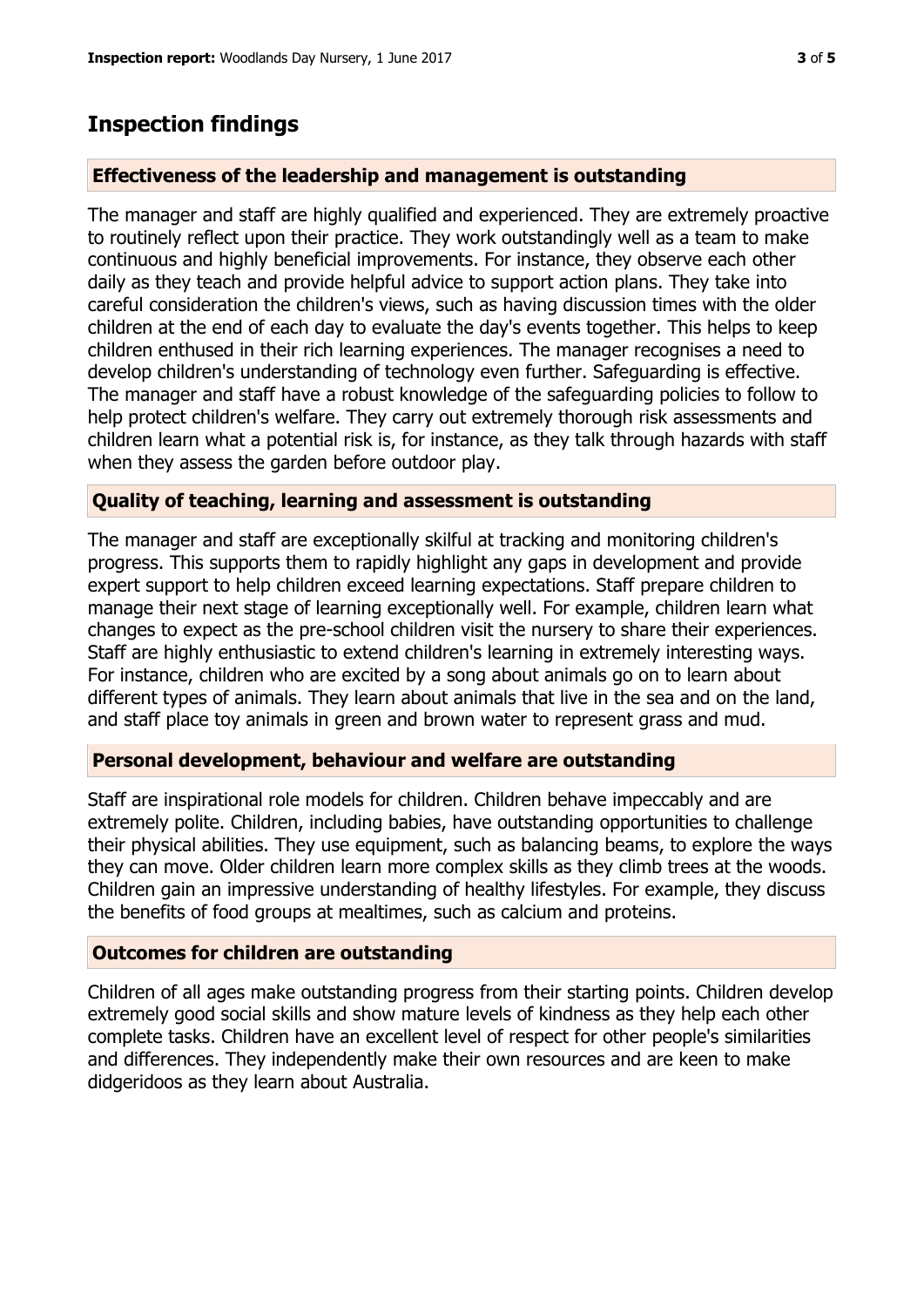# **Setting details**

| Unique reference number                             | EY488324                                               |  |
|-----------------------------------------------------|--------------------------------------------------------|--|
| <b>Local authority</b>                              | Kent                                                   |  |
| <b>Inspection number</b>                            | 1014115                                                |  |
| <b>Type of provision</b>                            | Full-time provision                                    |  |
| Day care type                                       | Childcare - Non-Domestic                               |  |
| <b>Registers</b>                                    | Early Years Register, Compulsory Childcare<br>Register |  |
| Age range of children                               | $0 - 2$                                                |  |
| <b>Total number of places</b>                       | 40                                                     |  |
| Number of children on roll                          | 24                                                     |  |
| <b>Name of registered person</b>                    | <b>Asquith Nurseries Limited</b>                       |  |
| <b>Registered person unique</b><br>reference number | RP900811                                               |  |
| Date of previous inspection                         | Not applicable                                         |  |
| <b>Telephone number</b>                             | 01892 542 173                                          |  |

Woodlands Day Nursery registered in 2015. It is located in Tunbridge Wells, Kent. The nursery is open Monday to Friday, from 7am to 6.30pm, all year round. The provider receives funding to provide free early education for children aged two years. The nursery employs 10 members of staff, nine of whom hold relevant early years qualifications at level 2 or above, including one member of staff who holds early years qualified teacher status.

This inspection was carried out by Ofsted under sections 49 and 50 of the Childcare Act 2006 on the quality and standards of provision that is registered on the Early Years Register. The registered person must ensure that this provision complies with the statutory framework for children's learning, development and care, known as the early years foundation stage.

Any complaints about the inspection or the report should be made following the procedures set out in the guidance 'Complaints procedure: raising concerns and making complaints about Ofsted', which is available from Ofsted's website: www.gov.uk/government/organisations/ofsted. If you would like Ofsted to send you a copy of the guidance, please telephone 0300 123 4234, or email enquiries@ofsted.gov.uk.